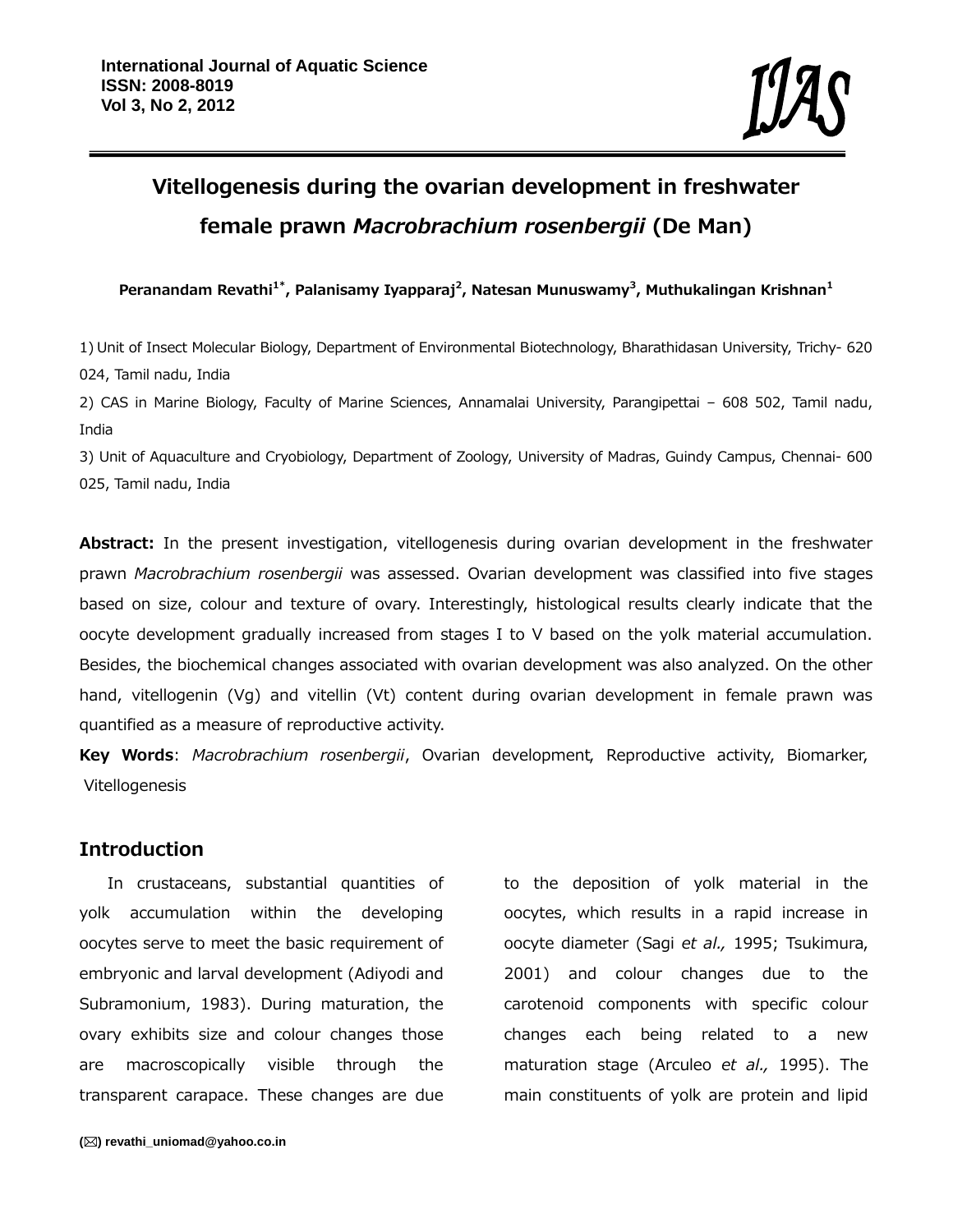content; vitellin is the major yolk protein that accumulates with in the ovary during vitellogenesis (Chen *et al.,* 1999).

Lipoglycoprotein and vitellin are the major components of yolk and vitellogenin is a protein that reacts immunologically to the antiserum prepared against the purified vitellin from the hemolymph of vitellogenic females. This FSP, known as vitellogenin (Vg) is reported in all organisms studied so far (Dehn *et al.,* 1983; Fyfee and O'Connor, 1974; Susuki, 1987). In decapods, the transformation of vitellogenin to vitellin revealed that a vitellin subunit highest in molecular mass disappeared during embryogenesis (Chang and Bradley, 1983). During these processes, vitellogenin and vitellin are modified through cleavage, glycosylation, lipidation and phosphorylation (Raikhel and Dhadialla, 1992). They serve as storage protein providing amino acids, carbohydrates, lipid and phosphates to the developing embryo (Byrne and Gruber, 1989). Determination of oocyte diameter with histological tools provides basic information on classification of ovarian development (Peixoto *et al.,* 2005; Revathi, 2010).

Synthesis, secretion and processing of vitellogenin differ among phyla (Chen *et al.,* 1997). Hemolymph vitellogenin concentration is a good indicator of the onset of vitellogenesis during early maturation, rapidly increasing until reaching a plateau in mid-maturing females. After being internalized into the ovary by a

receptor mediated endocytotic process, they undergo proteolytic processing to give rise to major yolk protein, namely vitellin which is considered to be phosphorylated glycoprotein (Fyffe and O'Connor, 1974). In general, vitellogenin is synthesized by extra ovarian tissues like liver in vertebrates (Byrne and Gruber, 1989) and fat body in insects. In decapod crustaceans, the hepatopancreas (Eastman- Reks and Fingerman, 1985; Khayat *et al.,* 1994; Lui and O'Connor, 1976) and subepidermal adipose tissues (Rani and Subramoniam, 1997) have been reported as vitellogenin synthetic sites. Quantification of Vg and Vt are required for the investigation of the dynamics during vitellogenesis. Earlier studies have often relied on oocyte size or ovarian weight (Anikumar and Adiyodi, 1980).

Studies related to ovarian cycle associated with vitellogenesis as well as biochemical changes in freshwater female prawn *Macrobrachium rosenbergii* is scarce. Hence, the present study has been under taken to document the ovarian development in female *M. rosenbergii* with reference to morphological, histological, biochemical changes and vitellogenesis.

## **Material and methods**

## **Collection and maintenance of prawn**

Freshwater prawn, *Macrobrachium rosenbergii* were collected from the Aqua Nova hatchery in Kannathur, Chennai, South India. The collected prawns were brought to the laboratory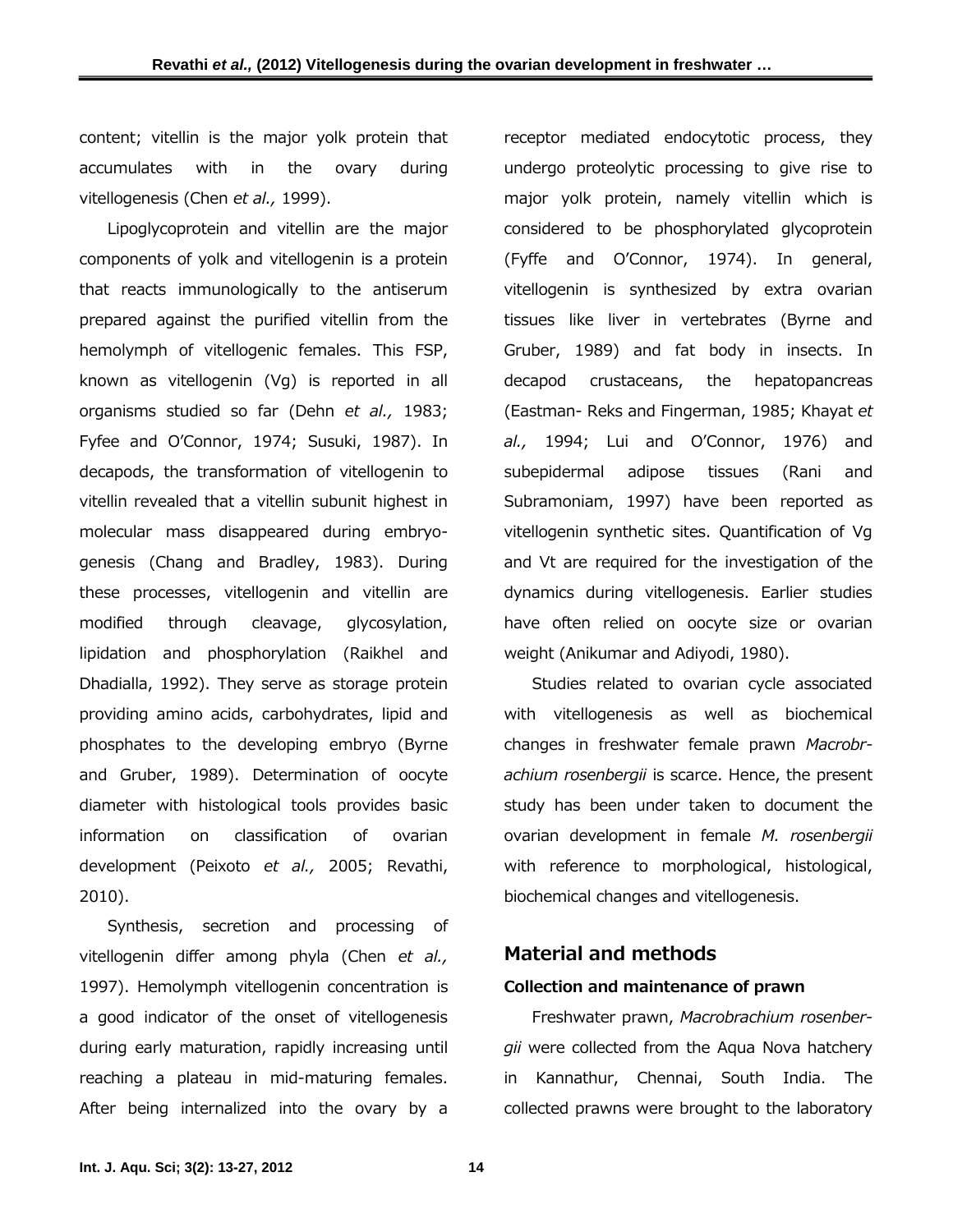in a plastic cover with aerated habitat water and were transferred into plastic tanks with sufficient aeration. The water was changed daily and they were fed *ad libitum* with commercial pelletized food. They were maintained in the laboratory for 2-3 weeks for acclimatization.

## **Experimental design**

Five months old female prawn, weighing 16  $±$  2 gm were taken for experimental studies. A total of 50 prawn were used for this study and divided into 5 groups each with 10 prawns.

## **Ovarian developmental stages**

Ovarian developmental stages were determined according to the type, size and frequency of the germinal cells (Chaves and Magalhaes, 1993; Htun-Han, 1978; Martins *et al*., 2007; Okumura and Aida, 2000).

# **Gonado Somatic Index and Hepato Somatic Index**

The prawns were weighed, gonads removed and the weight of the gonads were recorded. The Gonado Somatic Index (GSI) and Hepato Somatic Index (HSI) were calculated following the procedure outlined by Zhang *et al.* (2007).

## **Oocyte diameter**

Oocyte diameter was measured using an ocular micrometer calibrated with a stage micrometer fitted in a light microscope (Labex, India). For each prawn, the diameters of as

many as 30 oocytes were measured and mean oocyte diameter was calculated. The stage of oocyte development was characterized based on the maximum number of oocytes confined to a particular stage. Photomicrographs of various stages of oocyte development were taken using a Leica 2500 microscope (Germany).

## **Histology**

For histological examinations, the ovary was dissected from different ovarian stages of prawns. The isolated ovarian samples were fixed in Bouin's fixative for 24 h and washed with distilled water. The samples were dehydrated with different grades of an alcohol series and processed by routine procedure. Sections of 6-8 µm thickness were taken and stained with haematoxyline and eosin. The stained sections were mounted using DPX and photomicrographs of varying magnifications were taken using a Leica 2500 microscope.

## **Biochemical analysis**

## **Protein**

Various reproductive tissue samples were taken from different ovarian stages of prawns and used for protein estimation. The samples such as hemolymph (100 µl), ovary and hepatopancreas (100 mg) were taken individuallly, homogenized in 10% Trichloroacetic acid (TCA) and centrifuged for 10 min at 9000 Xg at 4 ºC. The supernatant, diluted with 0.15 M NaCl, was used to measure the protein concentration.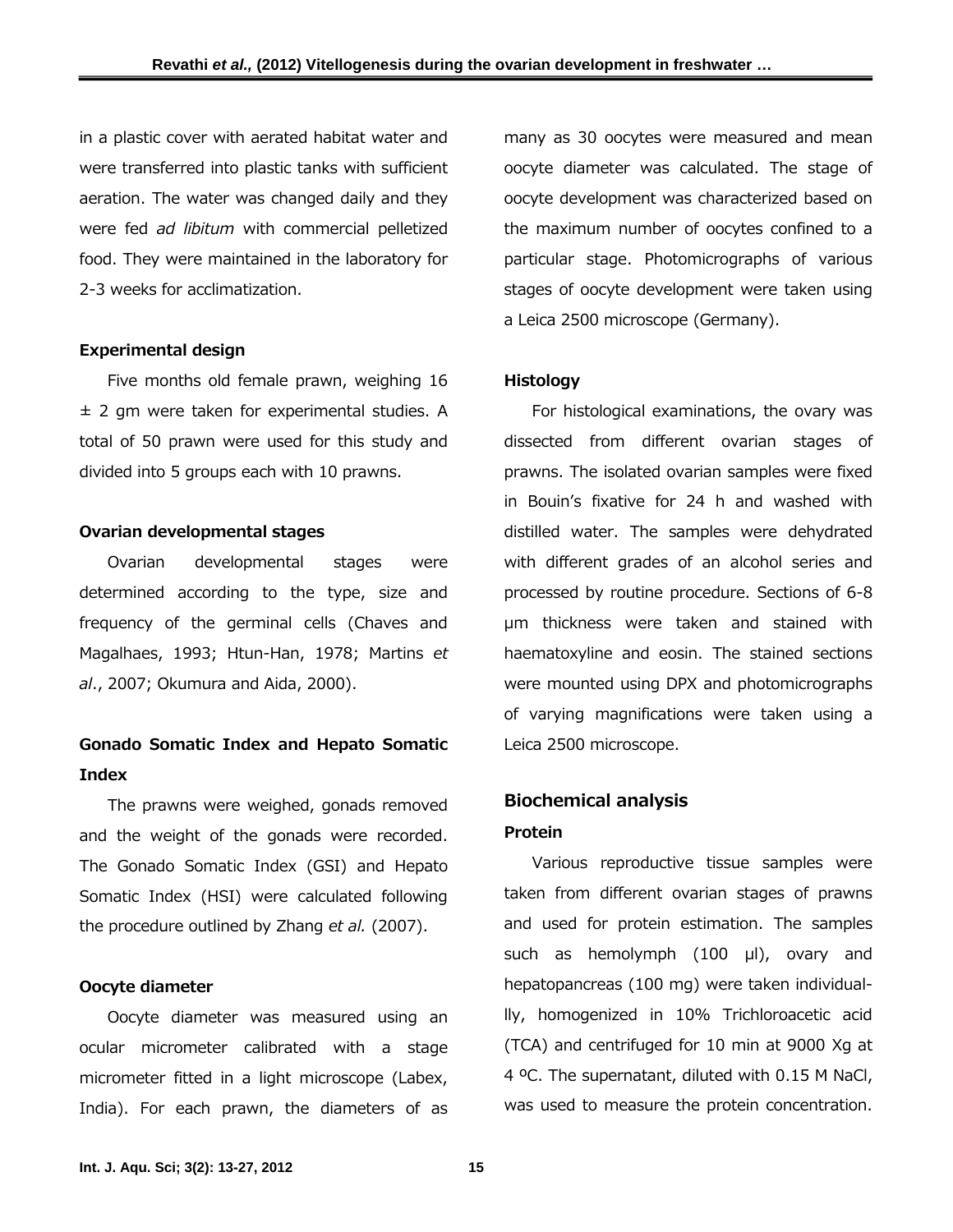For each sample, the soluble protein concentration was determined spectrophotometrically at 595nm by Coomassie brilliant blue G–250 method described by Bradford (1976). Bovine Serum Albumin (BSA) was used as a standard.

## **Lipid**

The total lipid content was analyzed using the Vanillin–Phosphoric acid method according to Folch *et al.* (1957). Hundred milligram of wet tissue of each sample was taken and homogenized with 0.5 ml of chloroform:methanol (2:1) and 0.5 ml of 0.9 % NaCl was added and kept in a separating funnel at room temperature for 12 h. The lower phase was collected,  $0.5$  ml of Conc.  $H_2SO_4$  was added, heated in boiling water for 10 min, cooled to room temperature and then 1ml of phosphoric vanillin solution (13 mMol/l vanillin in 14 Mol/L phosphoric acid) was mixed immediately and held at room temperature for 30 min. The optical density was measured at 547 nm. Cholesterol was used as a standard.

## **Isolation of vitellogenin and vitellin**

Vitellogenin and vitellin were isolated from the hepatopancreas, hemolymph and ovaries of prawn *M. rosenbergii* following the method of Tsukimura *et al.* (2000). The reproductive tissues were homogenized in homogenization buffer (containing 0.1 M NaCl, 0.05 M Tris, 1mM ethylene diamine tetra acetic acid and 0.1 %

Tween 20 with 10 mg/ml PMSF; pH 7.8) using an ice cold glass homogenizer. The homogenate was centrifuged at 4000 Xg for 5 min at 4 ºC. The resultant supernatant was again centrifuged at 20,000 Xg for 20 min at 4  $^{\circ}$ C. To the supernatant, saturated ammonium sulphate (SAS) was added to produce 25 % SAS solution. After incubation for 1 h at 4  $^{\circ}$ C, the solution was centrifuged at 20,000 Xg for 10 min at 4  $^{\circ}$ C. The supernatant was collected and SAS was added to produce 40 %, 50 % and 60 % SAS solution sequentially. The pellets of 60 % SAS solution was suspended in appropriate volume of homogenization buffer and dialyzed thrice at 4 ºC for 12 h each against homogenization buffer. The isolated vitellogenin and vitellin were stored at - 20 ºC for further analysis.

## **Enzyme linked immunosorbent assay**

Hundred milligrams of ovary, hepatopancreas and hemolymph  $(100 \mu l)$  samples were taken from different ovarian stages of prawns. Tissues were homogenized with phosphate buffer and centrifuged at 13000 Xg for 10 min at 10  $^{\circ}$ C, to remove cellular debris. The supernatant was collected and then coated on the 96-well plates for overnight at 4  $^{\circ}$ C. Then after three washing with washings buffer, the wells were blocked with 200 µl of blocking buffer and incubated at 37 ºC for 1 h. Washing was followed by the addition of 100 µl of primary antibody (anti Vg at 1:2000), for 3 h at 37 ºC. After three times washing, the wells were coated with 100 µl of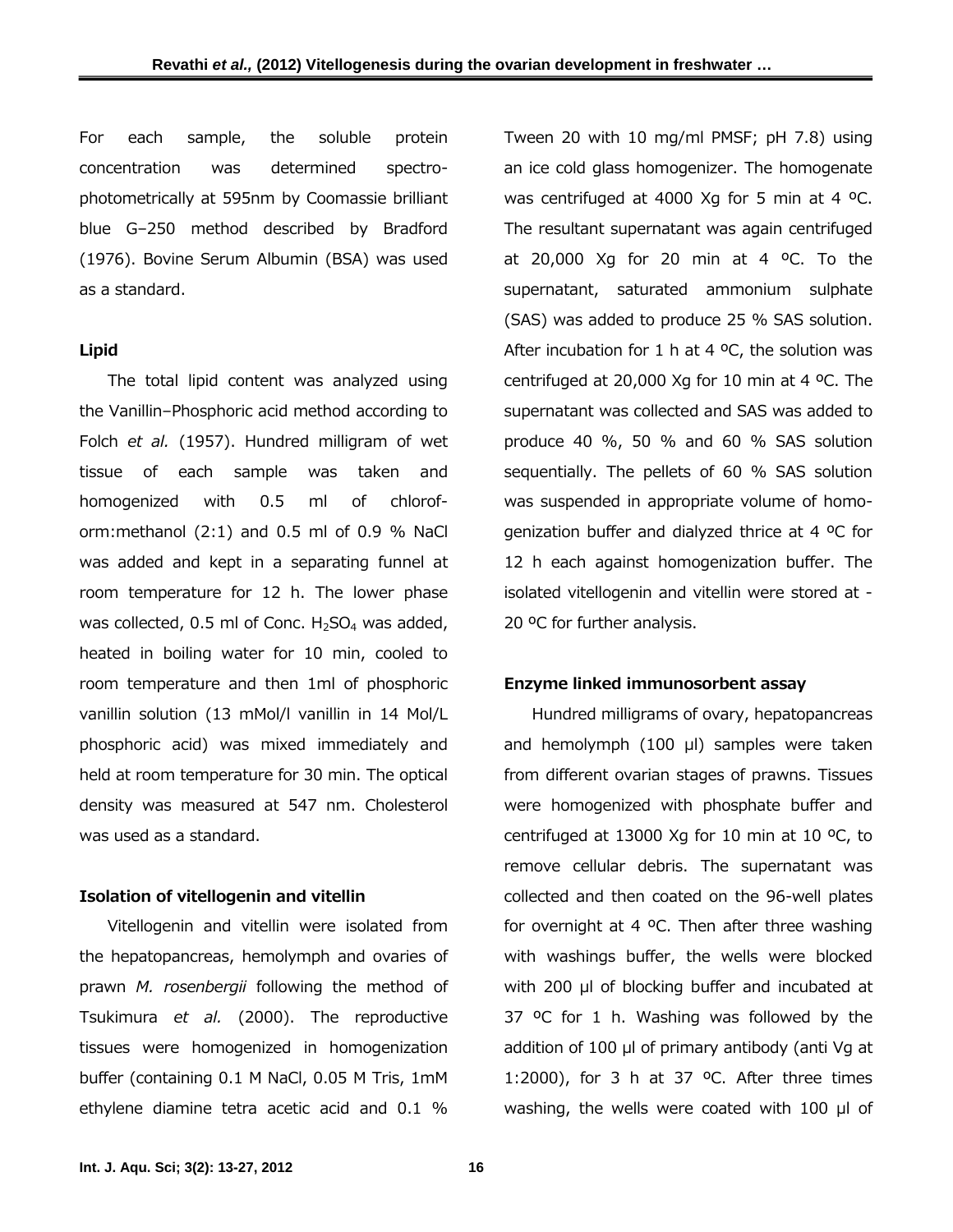secondary-antibody enzyme conjugate (Anti rabbit IgG-Alkaline phosphatase) at 1:500 dilutions for 1h at 37ºC. Incubation was terminated by washing and wells were filled with 100 ul of substrate solution (1mg pNPP- paranitrophenyl phosphate/ml of substrate buffer).The reaction was stopped with the stop buffer after the required colour development was attained. Absorbance at 405 nm was measured in an automated ELISA plate reader (Titertek Multiscan Plus, MK II, Denmark).

## **Results**

In the present study the reproductive activity of the adult freshwater female prawn *M. rosenbergii* was assessed based on the morphological variation of ovary, Gonado Somatic Index and Hepato Somatic Index, oocyte diameter, cellular level changes in ovary and quantification of female specific protein at different ovarian stages.

## **Morphological observation of the ovary**

In *M. rosenbergii*, ovarian development was classified based on the size, colour and texture of the ovary. Stage I (spent stage) ovary is thin strand-like structure, very small in size, transparent, with no apparent ovarian tissue formation. Stage II (early previtellogenic stage) ovary is slightly larger in structure, transparent and elongated. Stage III (late previtellogenic stage) ovary is further thickened, became dark yellow. Besides, Stage IV (early vitellogenic

stage) ovary is characterized by orange colour. Stage V (late vitellogenic stage) ovary is dark green in colour and enlarged. At this stage of development the ovaries fill up the entire dorsal region of the prawn. Mature oocytes are visible with naked eyes (Fig. 1).

## **GSI & HSI**

GSI and HSI are two of the indicators of ovarian development. The GSI level was increased gradually from stages I to V (Fig. 2). Whereas the HSI values declined gradually from  $I^{st}$  to  $V^{th}$  stages of development. The GSI values increased from stage I (0.24  $\pm$  0.04 %) to stage IV (3.79  $\pm$  0.25 %) and at stage V of ovarian development, the GSI value increased to 8.49  $\pm$ 0.39 % indicating complete maturation of the ovary. On the other hand, HSI values varied significantly from stage I to V with a marginal increase at stage II of ovarian development. GSI and HSI values differed significantly from stages I to V of ovarian development (P<0.05).

## **Oocyte diameter**

The oocyte development was evident by the measurement of oocyte diameter. Gradual increase was observed in the oocyte diameter throughout the maturation stages. Oocyte diameter (400  $\pm$  81.1 µm) was found to be greater at stage V of ovarian development. However, it was drastically decreased to 60  $\pm$ 11.3 µm at stage I, representing the spent stage. There exists a gradual increase in oocyte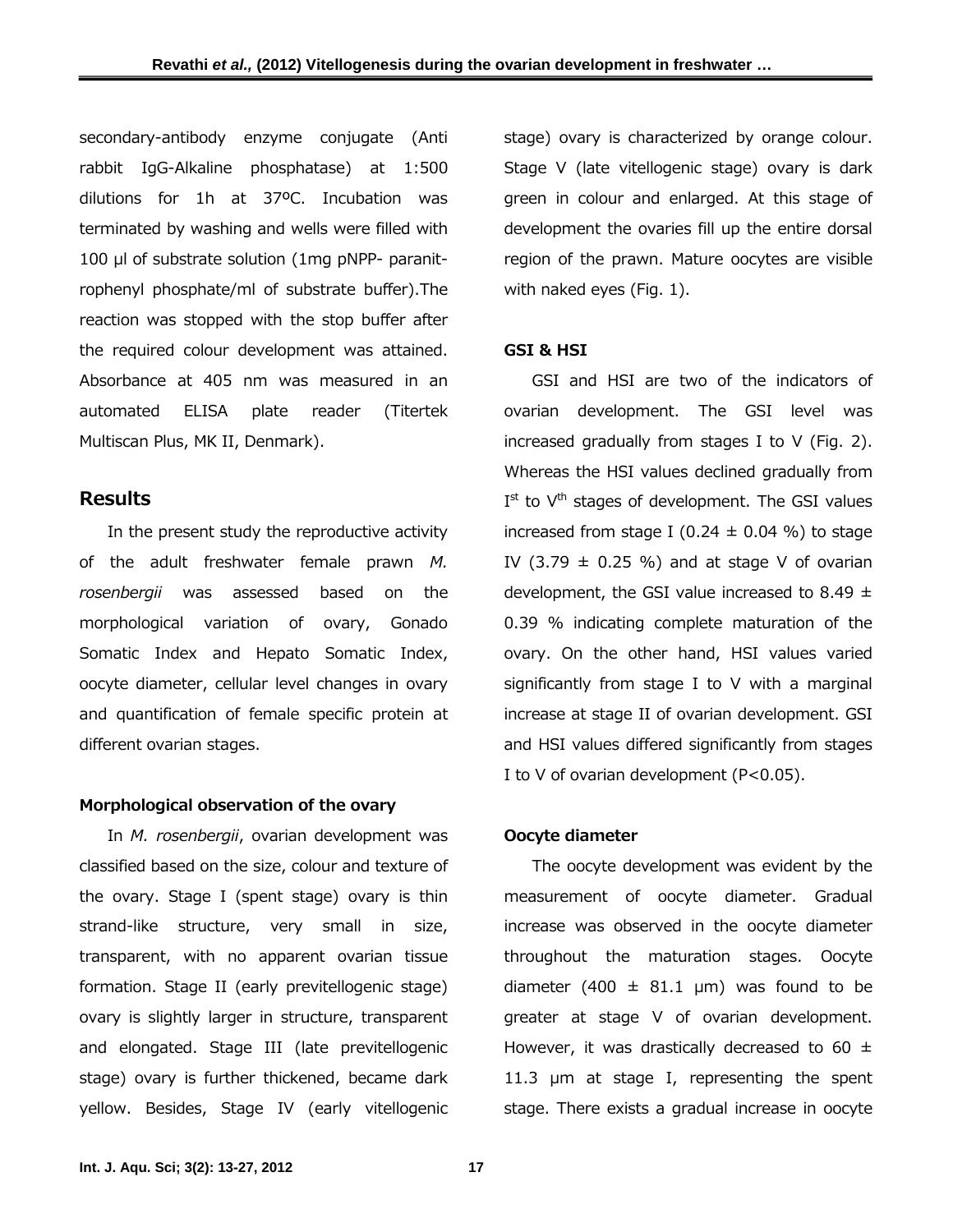

**Fig. 1: Photographs showing the gross morphology of ovaries depicting different stages of ovarian development in** *M. rosenbergii.* **(A) Spent stage, (B) Previtellogenic stage (early previtellogenic stage), (C) Previtellogenic stage (late previtellogenic stage), (D) Vitellogenic stage (early vitellogenic stage), (E) Vitellogenic stage (late vitellogenic stage). Note the variation in size and colour of the ovary during different stages of development. Bar: 50 mm.** 



**Fig. 2: GSI, HSI level and oocyte diameter at different ovarian stages (\* F test P<0.05)**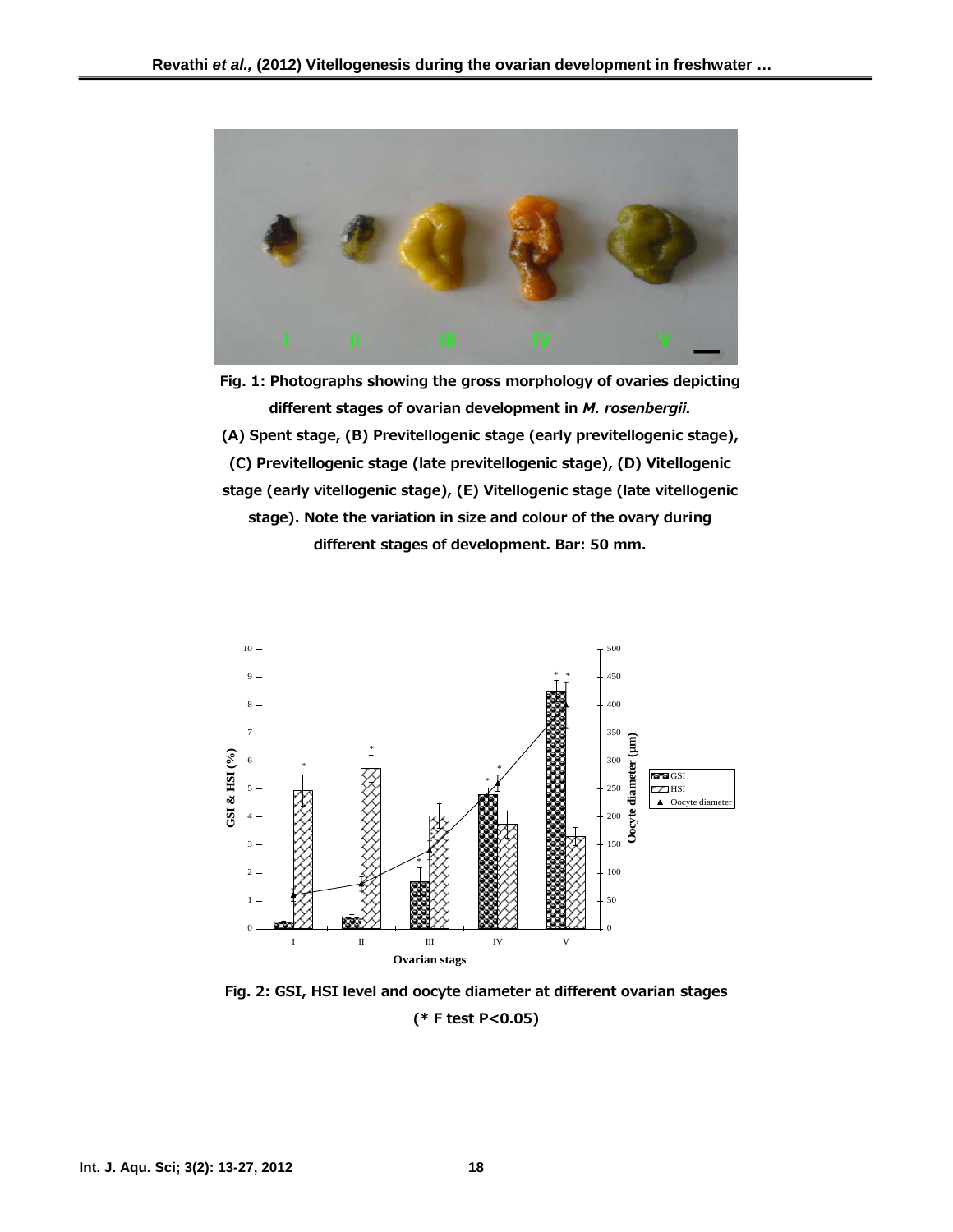diameter from stage I to V which reflects oocyte growth leading to vitellogenesis in the final stage of ovarian development V (Fig. 2). Statistical analysis revealed that the variation of oocyte growth during various stages in ovarian development is significant (P<0.05).

## **Histological variations in the ovary**

In spent stage, ovary was devoid of mature oocytes but seen with a few primordial germ cells measuring around  $60 \pm 11.3$  µm in diameter. Cross section of the ovary at this stage clearly shows the domination of interstitial connective tissues and immature oocytes with very few rejuvenating oocytes. At this stage, follicle cells are also found to be scattered throughout the interstitial tissue mass (Fig. 3A). In early previtellogenic stage, the ovary exhibited the presence of previtellogenic oocytes measureing around 80  $\pm$  13.0 µm in diameter. In stages I and II, the prominent cells are oogonia, primary oocytes and previtellogenic oocytes because these stages correspond to early development of ovary. Here each oocyte has a clear nucleus with sparse yolk globules in the ooplasm and a few immature oocytes are also seen which are opaque and devoid of a nucleus (Fig. 3B). In the late previtellogenic stage, the ovary was found to be large in size as it accumulated more yolk globules. The nucleus is smaller and the radial zone is broad with the deposition of yolk globules. The follicle cells are seen enveloping the pre-vitellogenic oocytes.

Some of the oocytes are opaque and without nucleus (Fig. 3C). During the early vitellogenic stage, ovary illustrated the vitellogenic oocytes containing predominantly yolk globules. Three types of vitellogenic oocytes are recorded as small, opaque and large oocytes based on the yolk material accumulation. At this stage, the ovary is characterized by orange colour and seen predominantly with vitellogenic oocytes increased in size  $(260 \pm 14.5 \mu m)$  in diameter), arranged compactly and clearly visible (Fig. 3D). At late vitellogenic stage, the ovary was large in size, with more mature oocytes. The follicle cells are not as distinct as the fully mature oocytes fill up the entire ovary (Fig. 3E).

## **Biochemical variations in tissues**

Protein content in the hepatopancreas showed variation during the different stages of ovarian development. A marginal increase in protein content was noticed in hepatopancreas at stage II (20  $\pm$  6.08 mg/g) and it was comparatively lower at stage V (7.95  $\pm$  1.08 mg/g) (Fig. 4).

Protein content in hemolymph was relatively consistent throughout the ovarian development. There was a slight elevation during the previtellogenic and vitellogenic stage, possibly reflecting accelerated release of protein from the hepatopancreas. Hemolymph protein content increased gradually during ovarian development and decreased following spawning. Protein content in the hemolymph varied in all five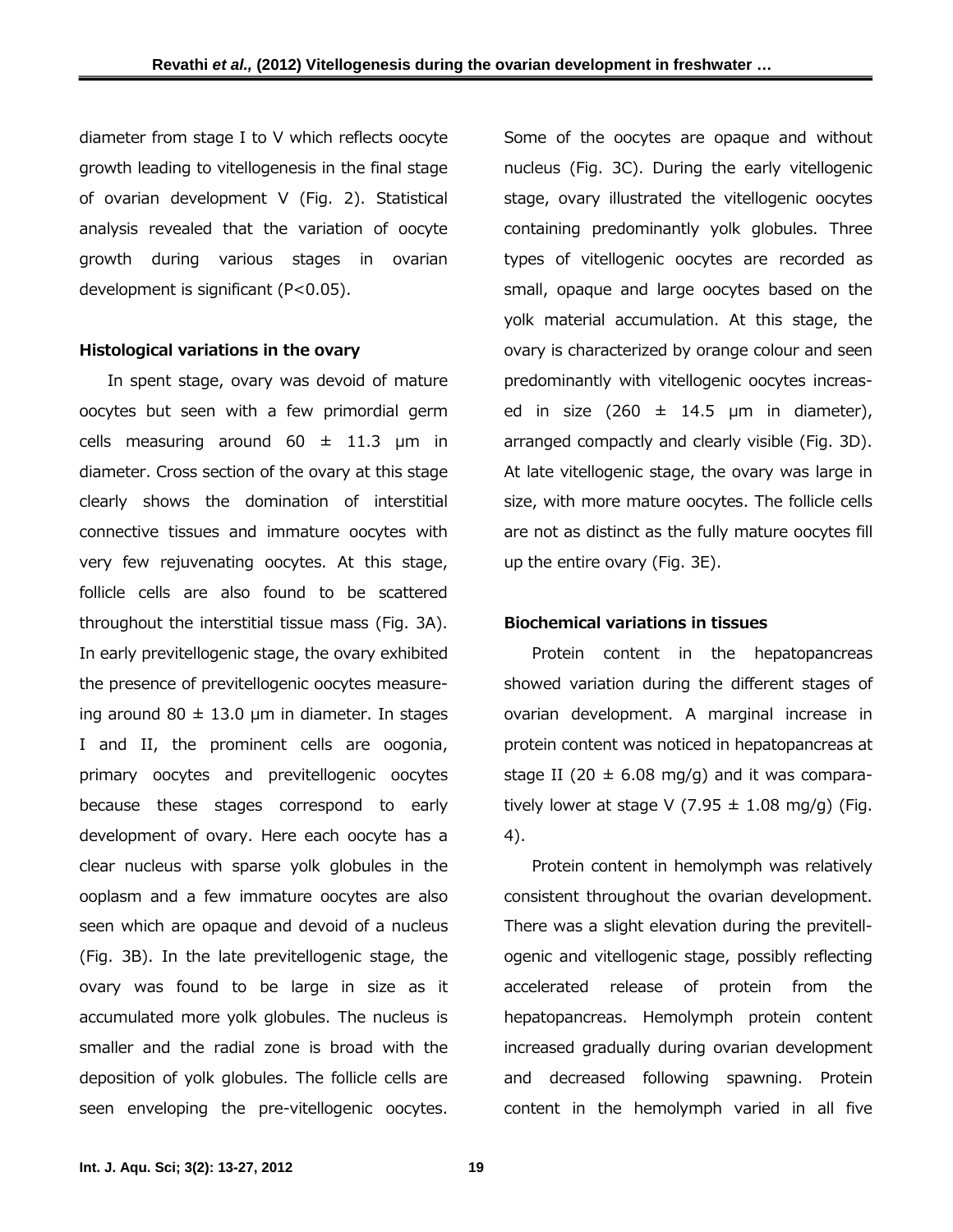

**Fig. 3: Cross- section of ovary of different ovarian stages of prawns. (A) Stage I ovary showing the presence of rejuvenating oocytes (RO) and immature oocytes (IO). (B) Stage II ovary showing zone of proliferation (ZP), immature oocytes (IO) and follicle cells (FC). (C) III<sup>rd</sup> stage ovary showing developing oocytes (DO) with sparse yolk globules in the ooplasm, clear nucleus (N) and follicle cells (FC). (D) Stage IV ovary showing vitellogenic oocytes with distinct ooplasm (OP) filled yolk globules (Yg). Note oocytes are enveloped by a row of follicle cells (FC). (E) Stage V ovary showing the vitellogenic oocyte (VO), oocytes are enveloped by a row of follicle cells (FC). Note the accumulation of yolk globules (Yg) in the ooplasm (OP) and prominent nucleus (N). Bar: 50 µm.**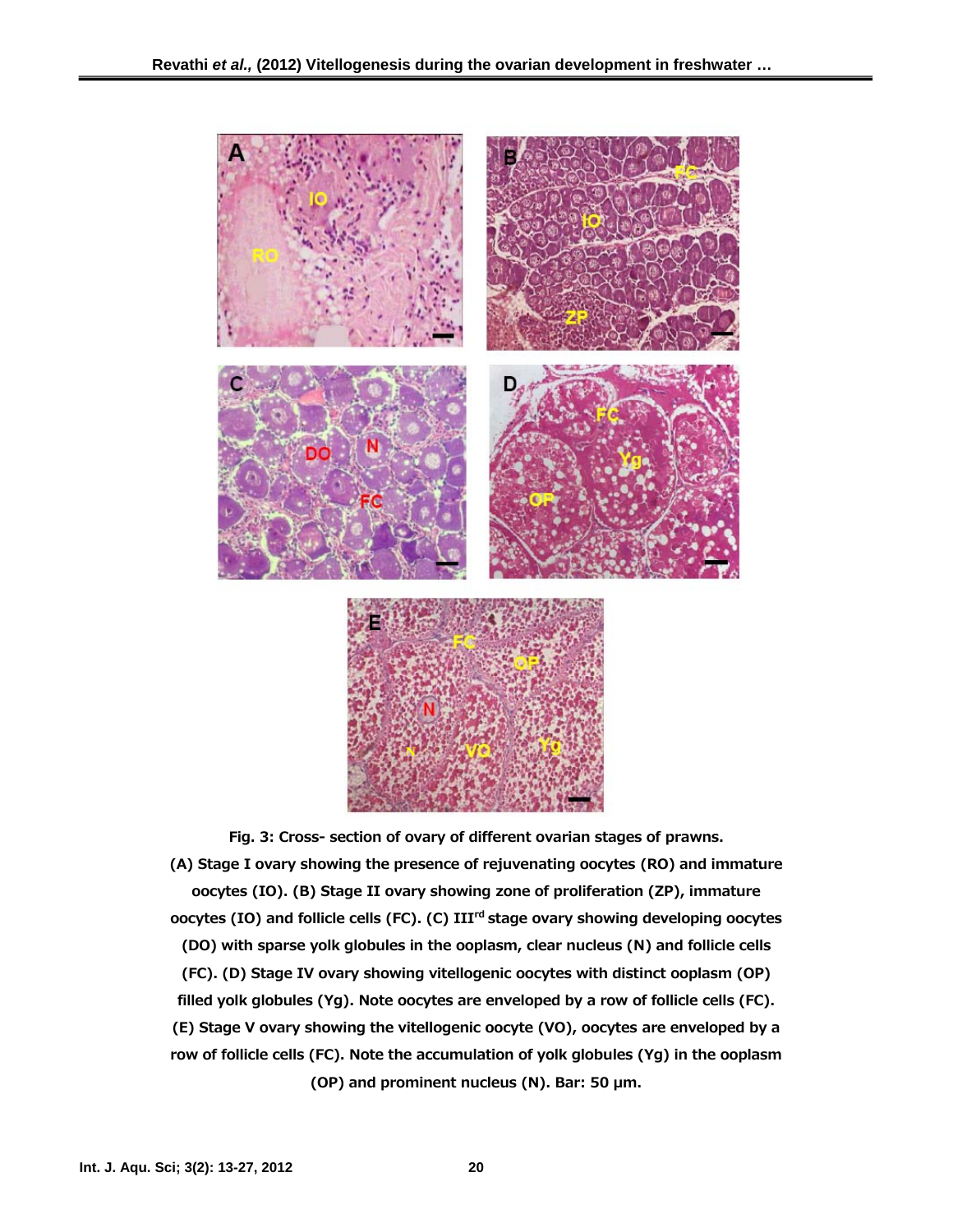stages and ranged from 20.16  $\pm$  0.97 mg/ml to  $27.32 \pm 1.28$  mg/ml.

During ovarian development (stages II and III), the protein content increased steadily from the previtellogenic stage, and remained relatively constant through the vitellogenic stage. These observations clearly indicated that the protein content increased as the development advanced. The protein content increased gradually from stage I (5.65  $\pm$  0.25 mg/g) to stage V (208.09  $\pm$  1.52 mg/g). The protein content of the ovary in stage V showed 40 fold increase compared to stage I. The changes in the protein content of the ovary differed significantly during the ovarian development (P<0.05).

The lipid content in the hepatopancreas and ovary reached a maximum level during the vitellogenic stage (Fig. 5). Hepatopancreatic lipid content increased gradually through the previtellogenic stage and decreased at the vitellogenic stage. Finally, the hepatopancreas lipid content was increased to its initial level at stage V. The lipid content varied from stages I to V. Thereafter, in stage IV, there was a drastic fall in lipid content to  $65 \pm 0.21$  mg/g. Subsequently, the lipid content in the hepatopancreas showed a steep increase to  $190 \pm 0.94$  mg/ g at V stage.

The ovarian lipid content increased gradually in all five stages of development. Lipid content in the ovary increased gradually from early stages of the previtellogenic stage and rapidly during the vitellogenic stage. It increased from stage I  $(20.9 \pm 0.97 \text{ mg/q})$  to stage V  $(56.5 \pm 1.28$ 

mg/g). The variation in the lipid content of the ovary differed significantly during the ovarian stages (P<0.05).

#### **Assessment of vitellogenesis**

Vitellogenin content in both hepatopancreas and hemolymph varied during ovarian development (Fig. 6). Vitellogenin content in the hepatopancreas increased gradually from stages I to III with marginal increase at stage IV  $(1.39\pm0.29 \mu g/g)$  of ovarian development. However, the vitellogenin content decreased to  $0.69\pm0.14$  µg/g at stage V. The vitellogenin level in the hemolymph showed a gradual increase from stage I to stage III of the ovarian development. Thereafter, the vitellogenin content decreased (2.60±0.32 µg/ml) at stage IV and reached  $2.51\pm0.36$  µg/ml at stage V of ovarian development. The variations in the vitellogenin content in hepatopancreas and hemolymph differed significantly during ovarian stages (P<0.05).

The vitellin content in the ovary increased from early to final stages of ovarian development (Fig. 6). In stages I and II, the vitellin content increased gradually from  $0.05 \pm 0.01$  µg/g to  $0.27 \pm 0.10$  µg/g. However, there was an abrupt increase observed from stage III (9.40  $\pm$  1.53  $\mu$ g/g), IV (117.18  $\pm$  15.85  $\mu$ g/g) and V (286.34  $±$  24.93  $\mu$ g/g) of ovarian development. The final stages (IV<sup>th</sup> and V<sup>th</sup>) represented the vitellogenic stage of the ovary with fully mature oocytes. The details of this are described elsewhere. The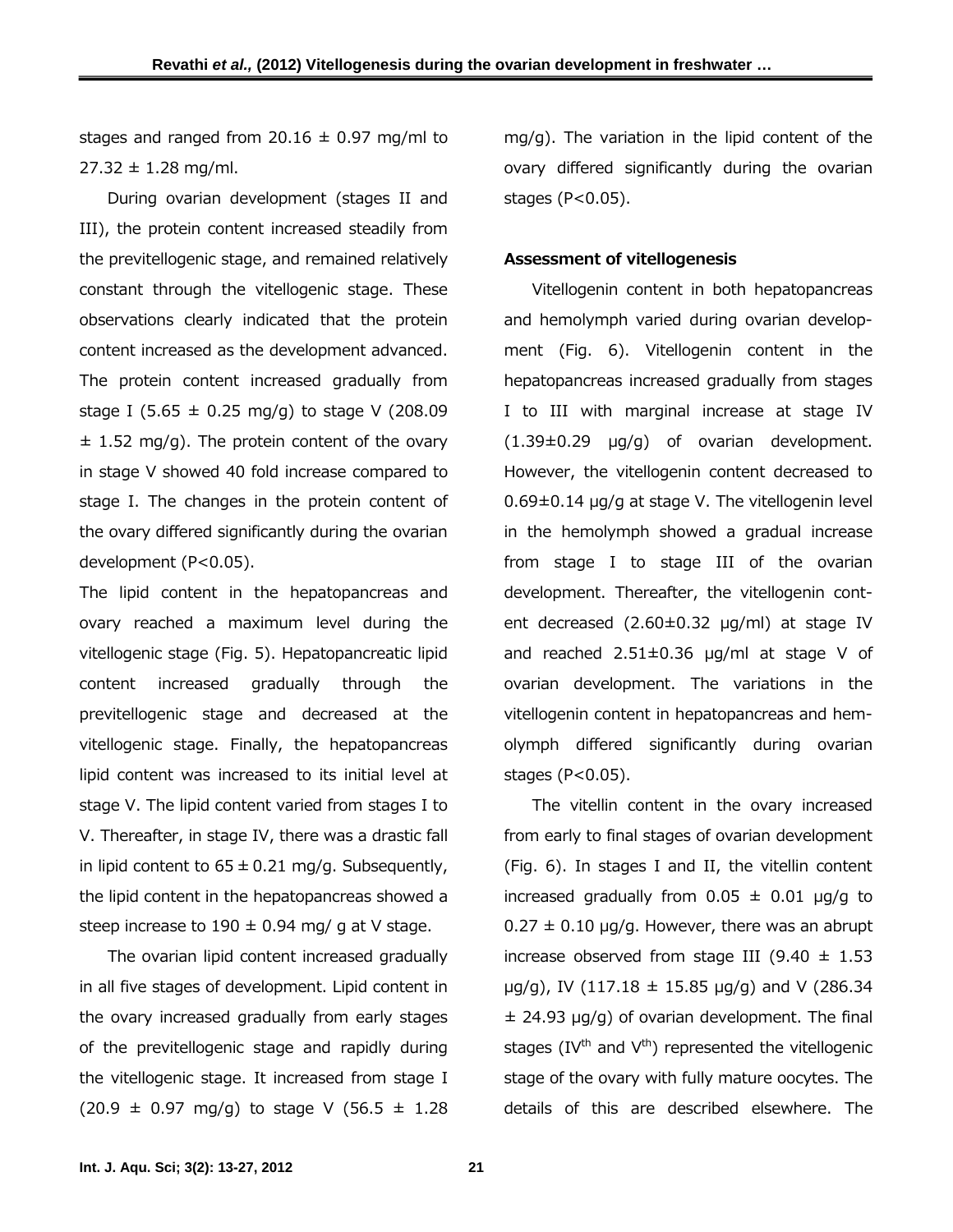

**Fig. 4: Protein content in different reproductive tissues during different ovarian Stages (\* F test P<0.05)** 



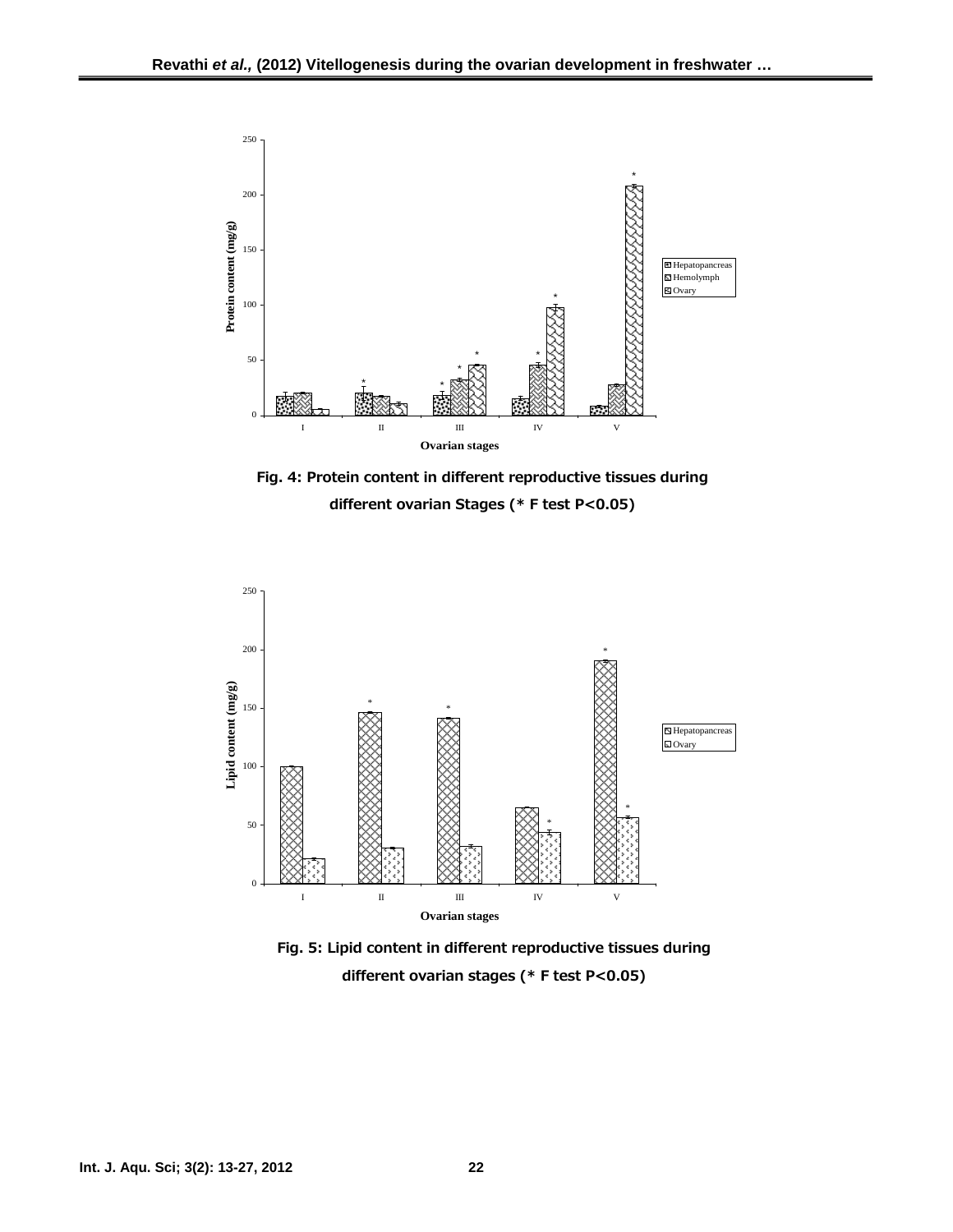



changes in the vitellin content of the ovary differed significantly during the ovarian stages  $(P<0.05)$ .

## **Discussion**

Our results clearly explain that ovarian development can be classified into five different stages based on colour, size and texture of the ovary in *M. rosenbergii*. These stages of ovarian development are substantiated with measurements of GSI and HSI indices. The average ovarian index level increased from stages I to V as well as oocyte growth also gradually increased during ovarian development. Similar observations have been made in crustaceans, especially colour changes during gonadal maturation in prawn (Martins *et al.,* 2007); shrimp (Dall *et al.,* 1990). Likewise, classification

of the ovarian development based on the observation of external characteristics has been proposed (Chang and Shih, 1995; Damrongphol *et al.,* 1991). In crustaceans, the mature ovary is known to have mature oocytes, formatting a single unit by itself (Chang and Shih, 1995; Chen and Chen, 1994; Dall *et al.,* 1990; Tan Fermin and Pandadera, 1989; Yano, 1988).

From the present study cellular level changes were obtained in oocytes during ovarian development. Stages I, II and III showed oogonia, primary oocytes and previtellogenic oocytes because these stages correspond to the early development of the ovary. The follicle cells are so distinct because immature oocytes lack yolk material. Besides, IV and V stages illustrated prominent of vitellogenic oocytes which indicate the mature stage of ovary. The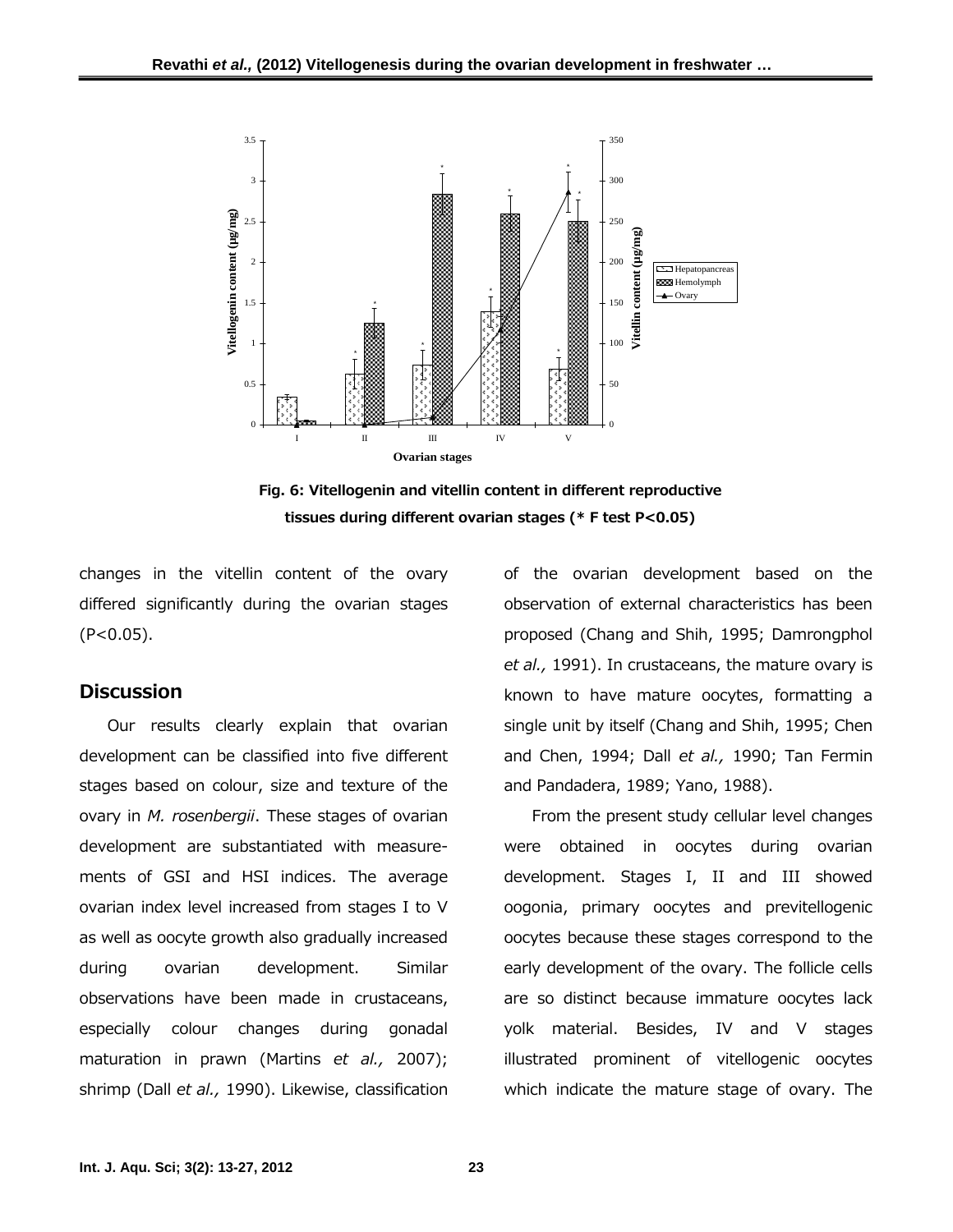follicle cells are not so distinct because fully mature oocytes fill up the entire ovary. Similar observation has been reported in crustaceans, oocyte cellular changes during gonadal maturation in prawn (Martins *et al.,* 2007). Developing oocytes have a uniform structural unit with the wall made up of thin layers of follicle cells in *Penaeus monodon* (Tan Fermin and Pandadera, 1989) and the deep sea shrimp *Aristaeo morpha* (Kao *et al.,* 1999). Follicle cells, surrounding mature oocytes, are visible during the initial vitellogenesis (stage III), as mentioned by other authors (Chang and Shih, 1995). In stages IV and V, follicle cells do not appear to be enlarged, although this fact may result from the stretching of its cytoplasm due to a substantial increase of its cytoplasm (Van Herp and Payen, 1991).

The present results clearly explain that the biochemical contents in tested reproductive tissues varied during ovarian development. The ovarian vitellin content and total protein content were closely associated in the ovarian developmental stages. Besides, lipid content also fluctuated in the tested tissues during the ovarian development. The oocyte development correlated to the hemolymph vitellogenin content in *M. rosenbergii.* In agreement with the present results, Chang and Shih (1995) reported the accumulation of vitellin content in the ovary from stages I to V. The transfer in protein and lipid contents from hepatopancreas to ovary, through hemolymph in *Crangon crangon* supports the

hypothesis that organic reserves stored in the hepatopancreas are transported to the ovary through hemolymph during gonadal maturation. Vitellogenesis involves the synthesis of numerous components in the oocytes of crustaceans (Krol *et al.,* 1992). Protein and lipid contents synthesized into more complex molecules variously called vitellogenin (Croisille *et al.,* 1974), lipovitellin (Paulus and Laufer, 1982) and high-density lipoproteins (Lee and Puppione, 1988). They originate from ingested food either directly or after storage in the hepatopancreas and must be transported via the hemolymph as lipoproteins (Allen, 1972).

Our results clearly indicated that the appearance of vitellogenin in immature female hemolymph prior to gonadal development indicates that an extra ovarian site may be involved in vitellogenin synthesis. Increased hemolymph vitellogenin levels at early vitellogenic stage could also attribute vitellogenin synthesis and release from the extra ovarian site. Vitellogenin content in the hemolymph increased gradually to reach a peak at stage III and declined at stage IV in *M .rosenbergii*. The vitellogenin content increased from  $0.05 \pm 0.01$  µg/ml at the beginning of the reproductive cycle to a maximum level of 2.84  $\pm$  0.35 µg/ml in stage III and then declined sharply before spawning in *M. rosenbergii*. A similar pattern has been reported in *M. nipponense* (Vg range 1-9 mg/ml) (Okumura *et al.,* 1993) and *H. americanus* (Vg range 0-12 mg/ml) (Byard and David, 1984).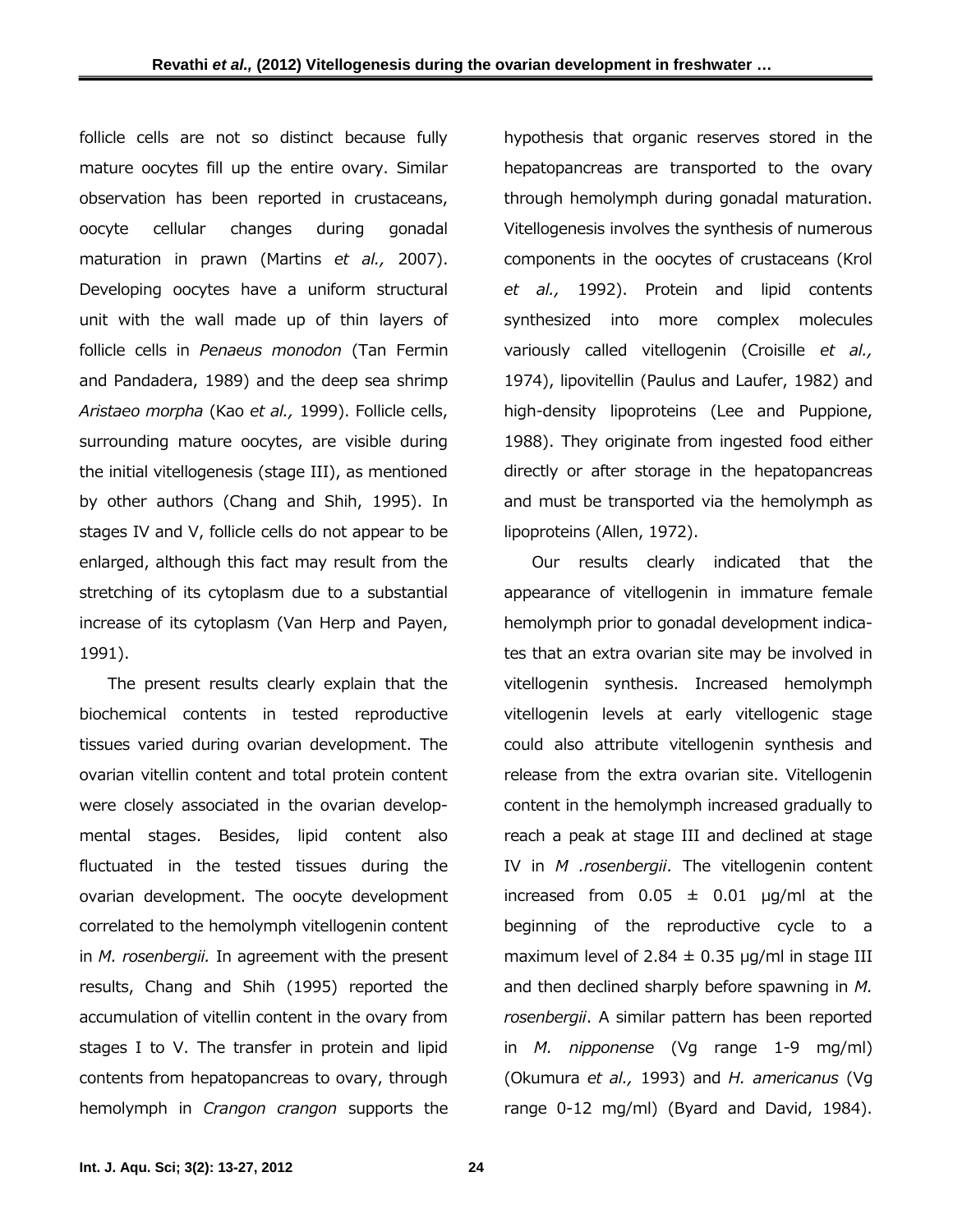Similar results are reported from several crustacean species, with a substantial increase of vitellogenin content in the hemolymph during vitellogenesis (Lee, 1991; Okumura *et al.,* 1993; Quackenbush, 1989; Vafopoulou and Steel, 1995). Although the site of vitellogenin synthesis is still controversial, some evidence indicates that the hepatopancreas is one of the possible sites (Castille and Lawrence, 1989; Paulus and Laufer, 1987). Increase in carbohydrate, protein and lipid content of the hepatopancreas during gonadal maturation is an indicator of the extent of glycogen and lipoprotein synthesis (Castille and Lawrence, 1989; Quackenbush, 1989). However, vitellin has been shown to be synthesized in the ovary during stages of ovarian maturity in invertebrates (Paulus and Laufer, 1987; Quackenbush, 1989).

This study demonstrated that the classification of ovarian development based to the colour, size and texture of the ovary and the identification of the extra ovarian synthesis site. On the other hand, it was evidenced that biochemical constituents are also closely associated with the ovarian development. Vitellogenesis as a biomarker of female reproductive activity, which indicate that the vitellin accumulation gradually increased in oocytes during ovarian development. Besides, the vitellogenin content fluctuated in different reproductive tissues during the ovarian development in *M. rosenbergii*.

# **Acknowledgements**

Financial assistance from UGC- Dr. D. S. Kothari Post Doctoral Fellowship to Dr. P. Revathi is gratefully acknowledged. Thanks are due to Mr. G.S. Samarasam for providing a hatchery facility for the experiments.

# **Reference**

- $\checkmark$  Allen W.V. (1972) Lipid transport in the Dungenes crab, *Cancer magister.* Comp. Biochem. Physiol., 43: 193-207.
- $\checkmark$  Adiyadi Subramonium T. (1983) Arthropoda-Crustacea, In: Reproductive biology of invertebrates - Oogenesis, Oviposition and Oosorption. K.G. Adiyodi and R.G. Adiyodi eds., John Wiley and Sons, New York. pp. 443-495.
- $\checkmark$  Anilkumar G and Adiyodi K.G. (1980) Ovarian growth, induced by eyestalk ablation during the prebreeding season, is not normal in the crab, *Paratelphusa hydrodromous.* Inter. J. Invert. Repro. Develop., 2: 95- 105.
- $\checkmark$  Arculeo M.G. Payen A.G., Cuttita Galioto T. and Riggio S. (1995) A survey of ovarian maturation in a population of *Aristeus antennatus* (Crustacea: Decapoda). Ani. Biol. 4, 13-18.
- $\checkmark$  Bradford M.M. (1976) A rapid and sensitive method for the qualification of microgram quantities of protein utilizing the principle of protein-dye binding. Anal. Biochem., 72: 248- 254.
- $\checkmark$  Byard H.E. and David E. (1984) The relationship between molting, reproduction and a hemolymph female-specific protein in the lobster, *Homarus americanus.* Comp. Biochem. Physiol ., 77: 749-757.
- $\checkmark$  Byrne B.M. Gruber M. and AB E. (1989) The evolution of egg yolk proteins. Prog. Biophys. Molec. Biol., 53: 33-69.
- $\checkmark$  Castille F.L. and Lawrence A.L. (1989) Relationship between maturation and biochemical composition of the gonads and digestive glands of the shrimps *Penaeus aztecus* and *Penaeus setiferus* (L). J. Crust. Biol., 9: 202- 211.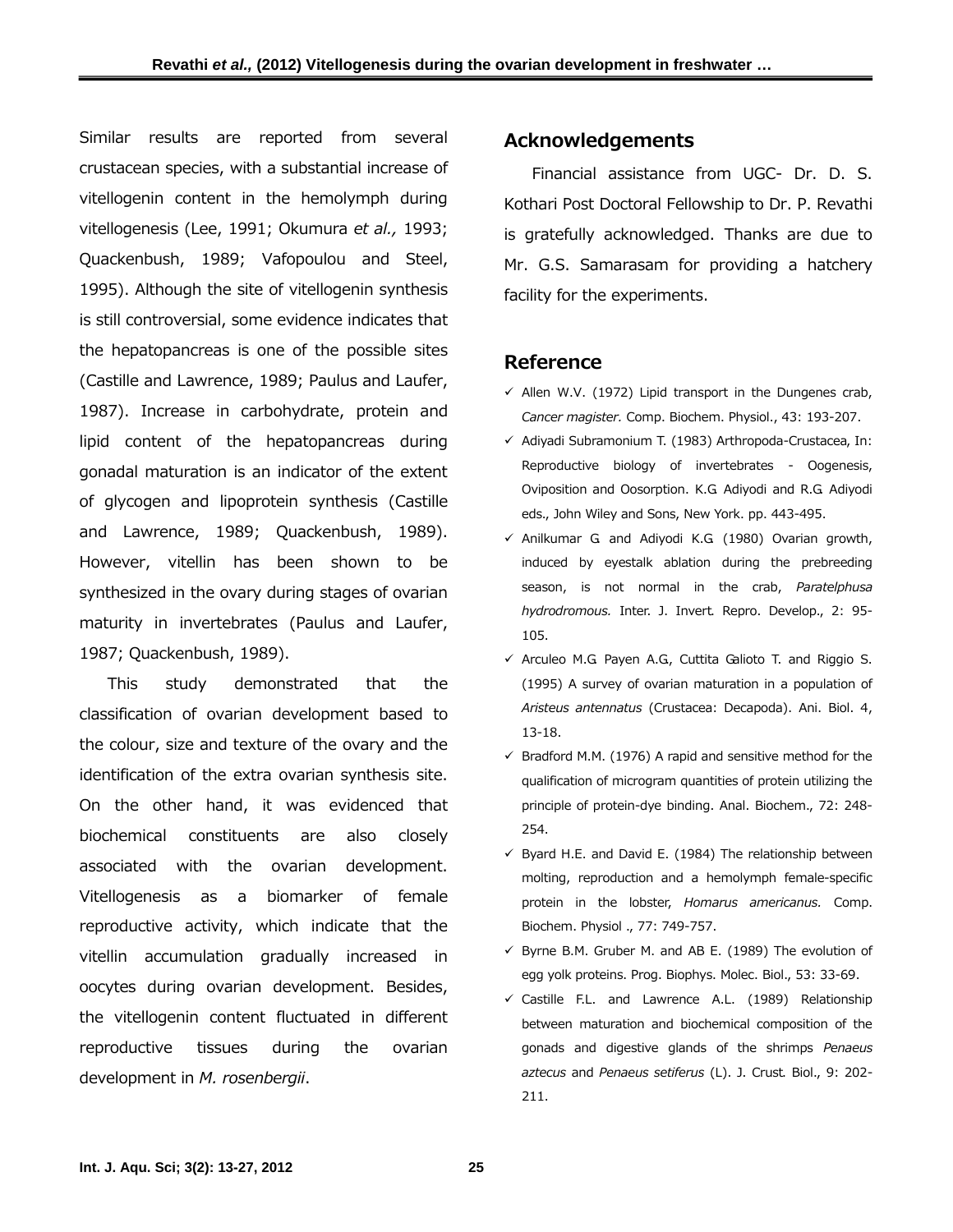- $\checkmark$  Chang H.H. and Bradley J.T. (1983) Vitellogenin synthesis and secretion in ovariectomized crickets. Comp. Biochem. Physiol., 75B: 733-737
- $\checkmark$  Chang C.F. and Shih T.W. (1995) Reproductive cycle of ovarian development and vitellogenin profiles in the freshwater prawn *Macrobrachium rosenbergii*. Invert. Reprod. Dev., 27: 11-20.
- $\checkmark$  Chaves P.T.C. and Magalhaes C. (1993) The oocytes development of *Macrobrachium amazonicum* (Heller, 1862), a freshwater shrimp of the Amazon Region (Crustacea: Deacapods; Palaemonidae). Acta. Amazonica., 23: 17-23.
- $\checkmark$  Chen C.C. and Chen S.N. (1994) Vitellogenesis in the giant tiger shrimp *Penaeus monodon*. Comp. Biochem. Physiol., 107: 453-460.
- $\checkmark$  Chen J.S. Sappington T.W. and Raikhel A.S. (1997) Extensive sequence conservation among insect, nematode, and vertebrate vitellogenin reveals ancient common ancestry. J. Mol. Evol., 44: 440–451.
- $\checkmark$  Chen Y.N. Tseng D.Y. Ho P.Y. and Kuo C.M. (1999) Site of vitellogenin synthesis determined from a cDNA encoding a vitellogenin fragment in the freshwater giant prawn, *Macrobrachium rosenbergii*. Mol. Repro. Develop., 54: 215-222.
- $\checkmark$  Croisille Y. Junera H. Meusy J.J. and Charniaux-cotton H. (1974) The female specific protein (vitellogenin) in crustaceans with particular reference to *Orchestia gammarella* (Amphipoda). Amer. Zool., 14: 1219-1228.
- $\checkmark$  Dall W. Hill B.J. Rothlisberg P.C. and Sharples D.J. (1990) The biology of the Penaeidae. In: Advances in Marine Biology, Blaxter, J.H.S and Southward, A.J. (Eds.,). Academic press, New York, p: 489.
- $\checkmark$  Damrongphol P. Eangchuan N. and Poolsanguan N. (1991) Spawning cycle and oocyte maturation in laboratorymaintained giant freshwater prawn *(Macrobrachium rosenbergii)*. Aquaculture, 95: 347-357.
- $\checkmark$  Dehn P.F. Aiken D.E. and Waddy S. (1983) Aspects of vitellogenesis in the lobster *Homarus americanus*. Canadian Techn. Rep. Fish. Aquat. Sci., 1161: 1–24.
- 9 Eastman-Reks S.B. and Fingerman M. (1985) *In vitro* synthesis of vitellin by the ovary of the fiddler crab, *Uca*

*pugilator*. J. Exp. Zool., 233: 111–116.

- $\checkmark$  Folch J. Lee M. and Bloane-Stanley M. (1957) A simple method for the isolation and purification to total from animal tissues. J. Biol. Chem. 266: 497–509.
- $\checkmark$  Fyffe W.E. and O'Connor J.D. (1974) Characterization and quantification of a crustacean lipovitellin. Comp. Biochem. Physiol., 48B: 389–399.
- $\checkmark$  Htun-Han M. (1978) The reproductive biology of the dab *Limanda limanda* (L) in the North Sea: Seasonal changes in ovary. J. Fish. Bio., 13: 119-123.
- 9 Kao H.C. Chan T.Y. and Yu H.P. (1999) Aspects of enrolment of CHH cell activity and hemolymph glucose levels in crayfish. Biol. Bull., 175: 137-143.
- $\checkmark$  Khayat M. Shenker O. Funkenstein B. Tom M. Lubzens E. and Tietz A. (1994) Fat transport in the penaeid shrimp *Penaeus semisulcatus* (de Haan). Isr. J. Aqua., 46 (1): 22– 32.
- $\checkmark$  Krol R.M. Hawkins W.E. and Overstreet R.M. (1992) Reproductive components. In: Microscopical Analysis of Invertebrates. Harrison, F.W and Humes, A.G (Eds.). Wiley-Liss, New York, pp: 295–343.
- $\checkmark$  Lee R.F. and Puppione D.L. (1988) Lipoprotein I and II from the hemolymph of the blue crab *Callinectes sapidus*: Lipoprotein II associated with vitellogenesis. J. Exp. Zool., 218: 278–289.
- $\checkmark$  Lee R.F. (1991) Lipoproteins from the hemolymph and ovaries of marine invertebrates. In: Advances in comparative and environmental physiology, R. Gilles (Ed.). Springer Verlag, Heidelberg, Germany, 7, pp: 187-207.
- $\checkmark$  Lui C.W. and O'Connor J.D. (1976) Biosynthesis of crustacean lipovitellin. The incorporation of labeled amino acids into the purified lipovitellin of the crab *Pachigrapsus crassipes*. J. Exp. Zool., 199: 105–108.
- $\checkmark$  Martins J. Karina R.T. Rangel-Figueiredo R. and Coimbra J. (2007) Reproductive cycle, ovarian development, and vertebrate-type steroids profile in the freshwater prawn *Macrobrachium rosenbergii.* J. Crust. Biol., 27(2): 220- 228.
- $\checkmark$  Okumura T. Han CH. Suzuki Y. Aida K. and Hanyu I. (1993) Changes in haemolymph vitellogenin and ectysteroid levels during the reproductive and non-